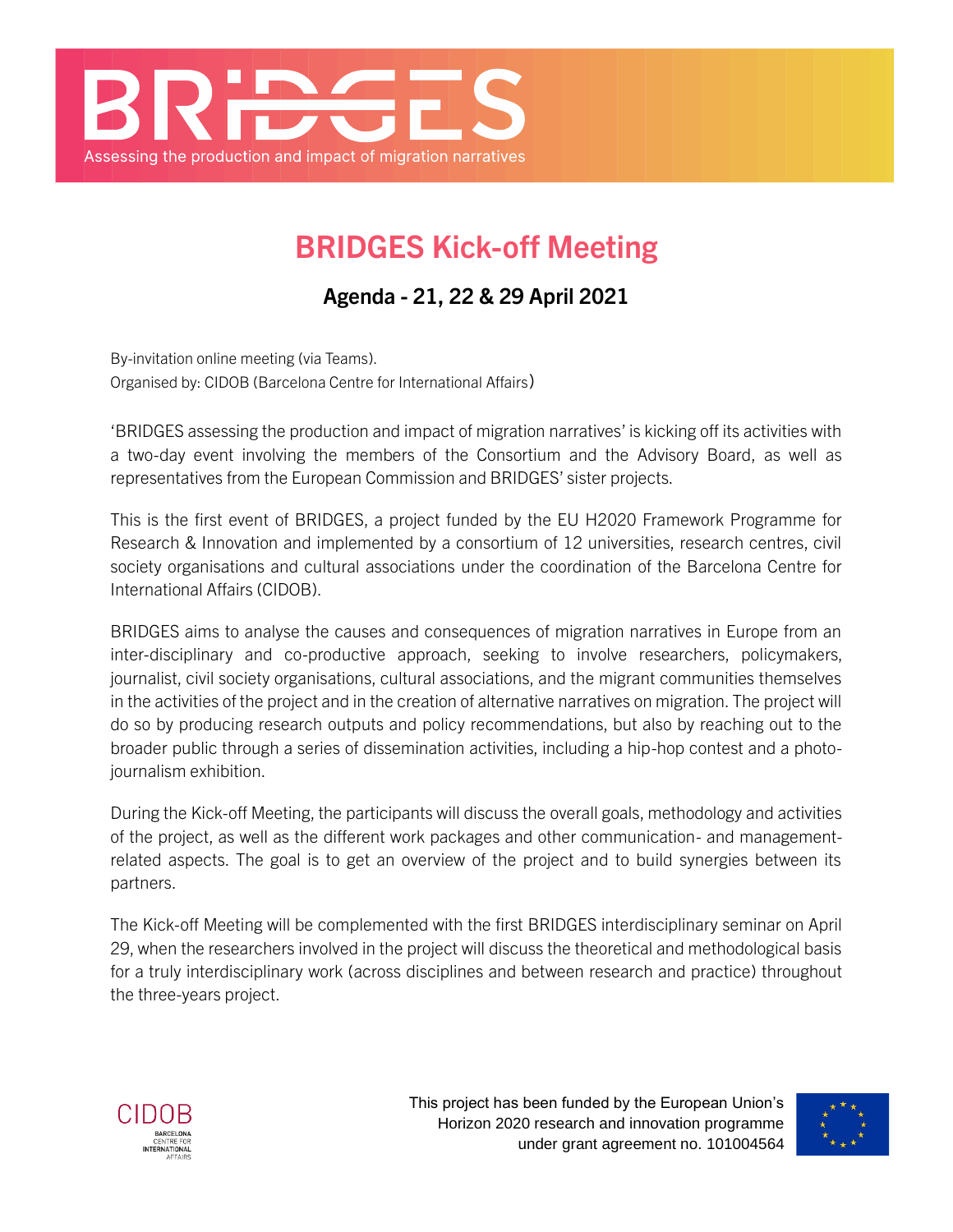

**Wednesday, 21 April – 09.30 to 16.00 CET**

09:30-09:45 Welcoming remarks by CIDOB and FIERI

Pol Morillas, Director, CIDOB Blanca Garcés, Senior Research Fellow & BRIDGES Scientific Coordinator, CIDOB Ferruccio Pastore, Director & BRIDGES Scientific Co-coordinator, FIERI

09:45-10:15 Presentation of partners

10:15-11:00 Presentation of the European Commission Officers

Cristina Marcuzzo, Project Adviser, European Research Executive Agency, European Commission Luca Lixi, Migration Policy Officer, Directorate-General for Research and Innovation (DG RTD), European Commission

11:00-11:20 Presentation of 'sister projects'

Roy Sommer, OPPORTUNITIES General Coordinator Matteo Al Kalak, ITHACA Scientific Coordinator

- 11:20-12:00 *Coffee break*
- 12:00-12:30 Project overview: objectives, methodological approach, work plan

Blanca Garcés, Senior Research Fellow & BRIDGES Scientific Coordinator, CIDOB



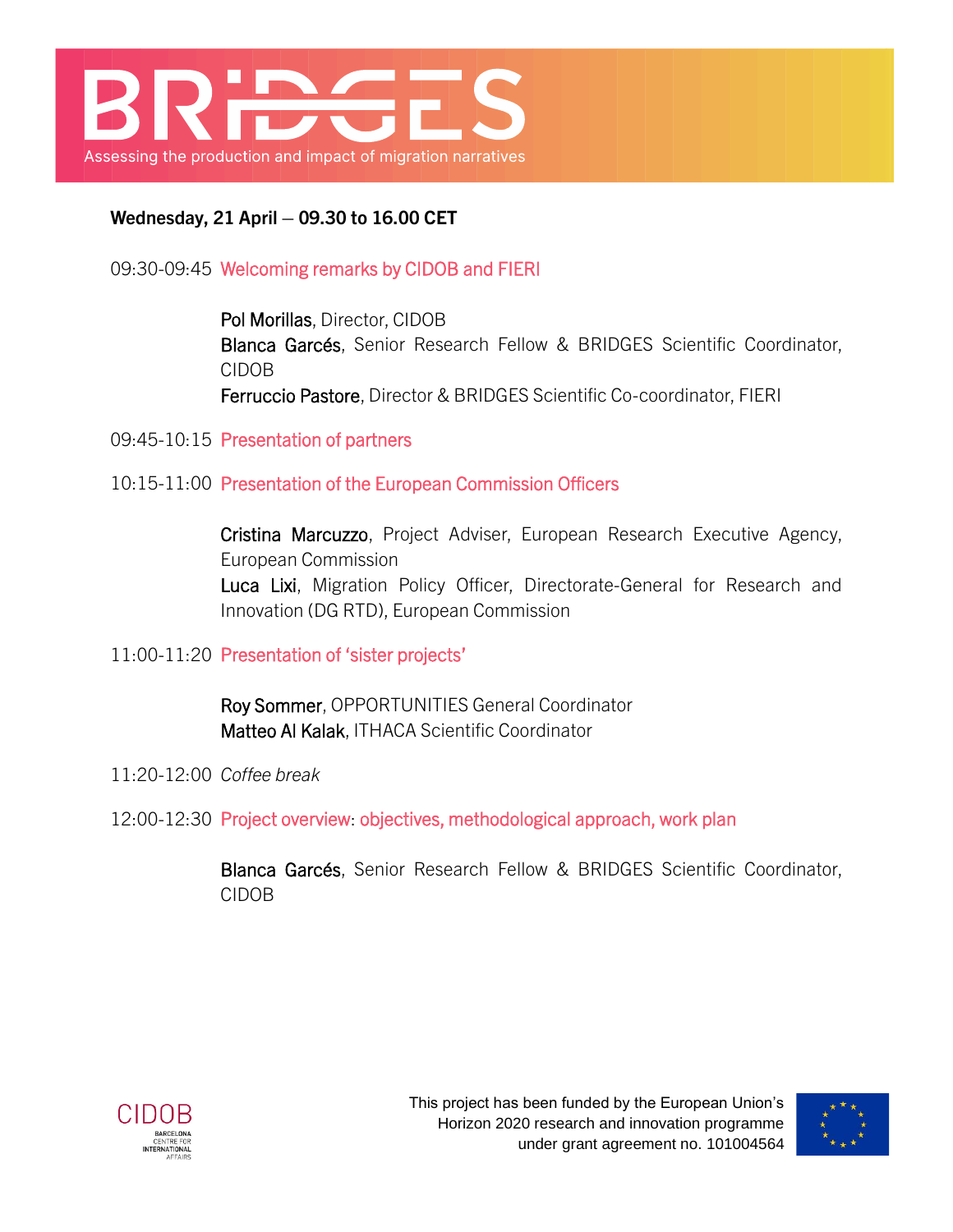

## 12:30-13:00 Project management structure and functioning: thematic expert units, gender observatory, advisory board, intranet

Berta Güell, Researcher & BRIDGES Assistant Coordinator, CIDOB Jose Luis Molina, Full Professor & BRIDGES Ethics Advisor, Universitat Autònoma de Barcelona (UAB)

Sònia Parella, Director of CER-Migracions & BRIDGES Gender Observatory, Universitat Autònoma de Barcelona (UAB)

Ismaila Ceesay, Professor of Social Anthropology, University of The Gambia (UTG)

Abdel Ghaffar, Senior Lecturer of Political Science, University of Khartoum (UofK)

- 13:00-14:30 *Lunch*
- 14:30-15:00 Data management plan and quality management guidelines

Berta Güell, Researcher & BRIDGES Assistant Coordinator, CIDOB

15:00-15:30 Dissemination and communication plan + web

Cristina Sala i Soler, BRIDGES Communication Officer, CIDOB Moussa Bourekba, Researcher, CIDOB

15:30-16:00 Financial issues

Marina Utgés, BRIDGES Project Manager, CIDOB